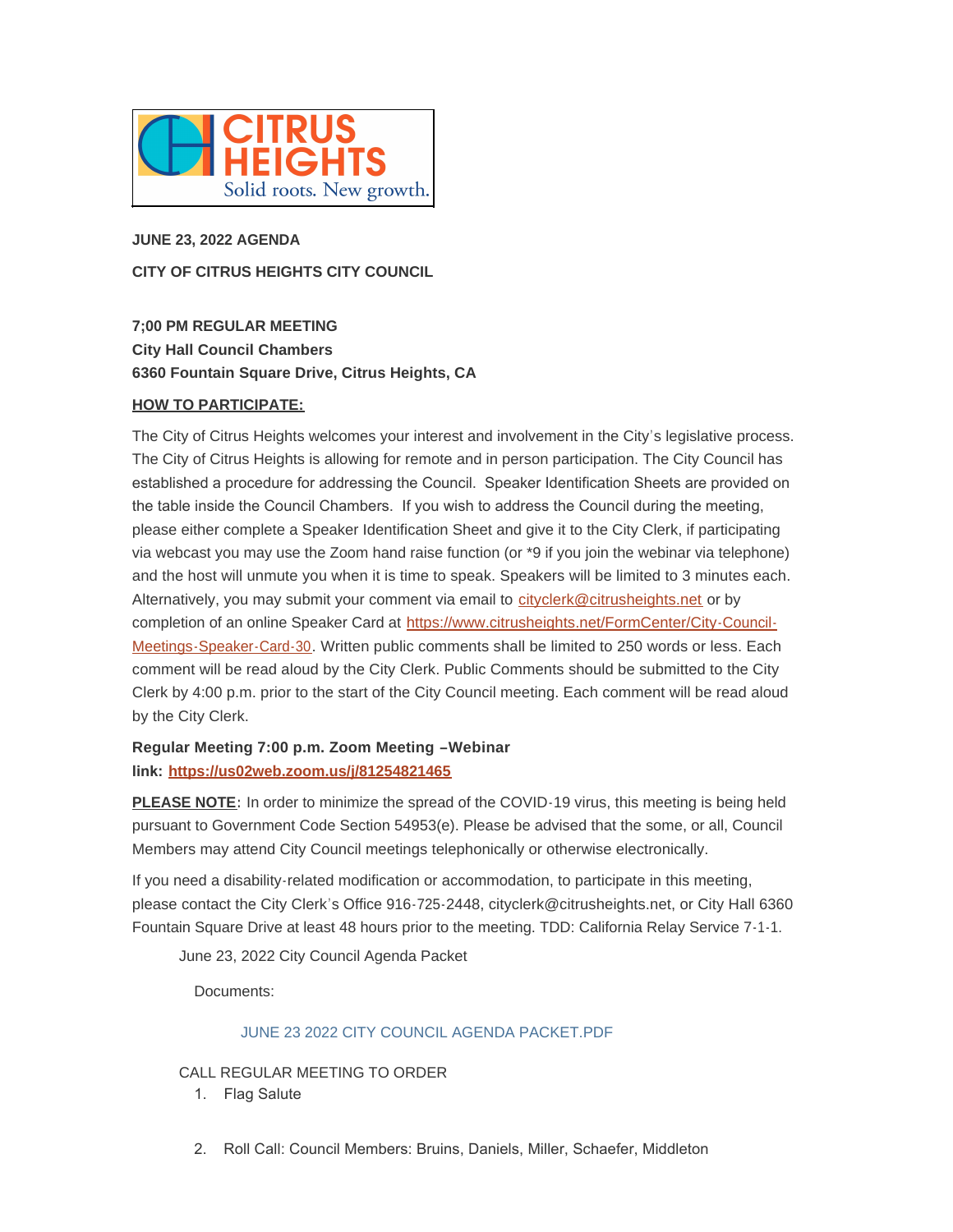3. Video Statement

#### APPROVAL OF AGENDA

#### COMMENTS BY COUNCIL MEMBERS AND REGIONAL BOARD UPDATES

#### PUBLIC COMMENT

#### CONSENT CALENDAR

It is recommended that all consent items be acted on simultaneously unless separate discussion and/or action are requested by a Council Member.

4. SUBJECT: Approval Of Minutes

RECOMMENDATION: Approve the Minutes of the Special/Regular Meeting of June 9, 2022

5. SUBJECT: 2022 Residential Street Resurfacing Project Award Of Construction Contract – City PN 15-21-010

STAFF: R. Cave/ L. Blomquist/ H. Young

RECOMMENDATION: Adopt Resolution No. 2022-\_\_\_, A Resolution of the City Council of the City of Citrus Heights, California, Authorizing the City Manager to Execute a Contract with All Phase Construction, Inc. for Construction of the 2022 Residential Street Resurfacing Project

6. SUBJECT: 2022 Residential Street Resurfacing Project Award Of Construction Management, Inspection And Materials Testing Services Agreement – City PN 15-21- 010

STAFF: R. Cave/ L. Blomquist/ H. Young

RECOMMENDATION: Adopt Resolution No. 2022-\_\_\_, A Resolution of the City Council of the City of Citrus Heights, California, Authorizing the City Manager to Execute a Contract with Quincy Engineering, Inc. to Provide Construction Management, Inspection, and Materials Testing Services for the 2022 Residential Street Resurfacing Project

7. SUBJECT: Resolution Of Intention To Record Delinquent Solid Waste Service Charges To The Tax Roll

STAFF: R. Cave/ M. Poole

RECOMMENDATION: Adopt Resolution No. 2022- , A Resolution of the City Council of the City of Citrus Heights, California, To Record Delinquent Solid Waste Service Charges to the Property Tax Roll

8. SUBJECT: Senate Bill 1 Road Maintenance And Rehabilitation Account Funding And Project Expenditure Plan For FY 2022/2023 STAFF: R. Cave/ L. Blomquist

RECOMMENDATION: Adopt Resolution No. 2022-\_\_\_, A Resolution of the City Council of the City of Citrus Heights, California, Approving the Fiscal Year 2022-2023 Project List to be Funded by Senate Bill 1: The Road Repair and Accountability Act of 2017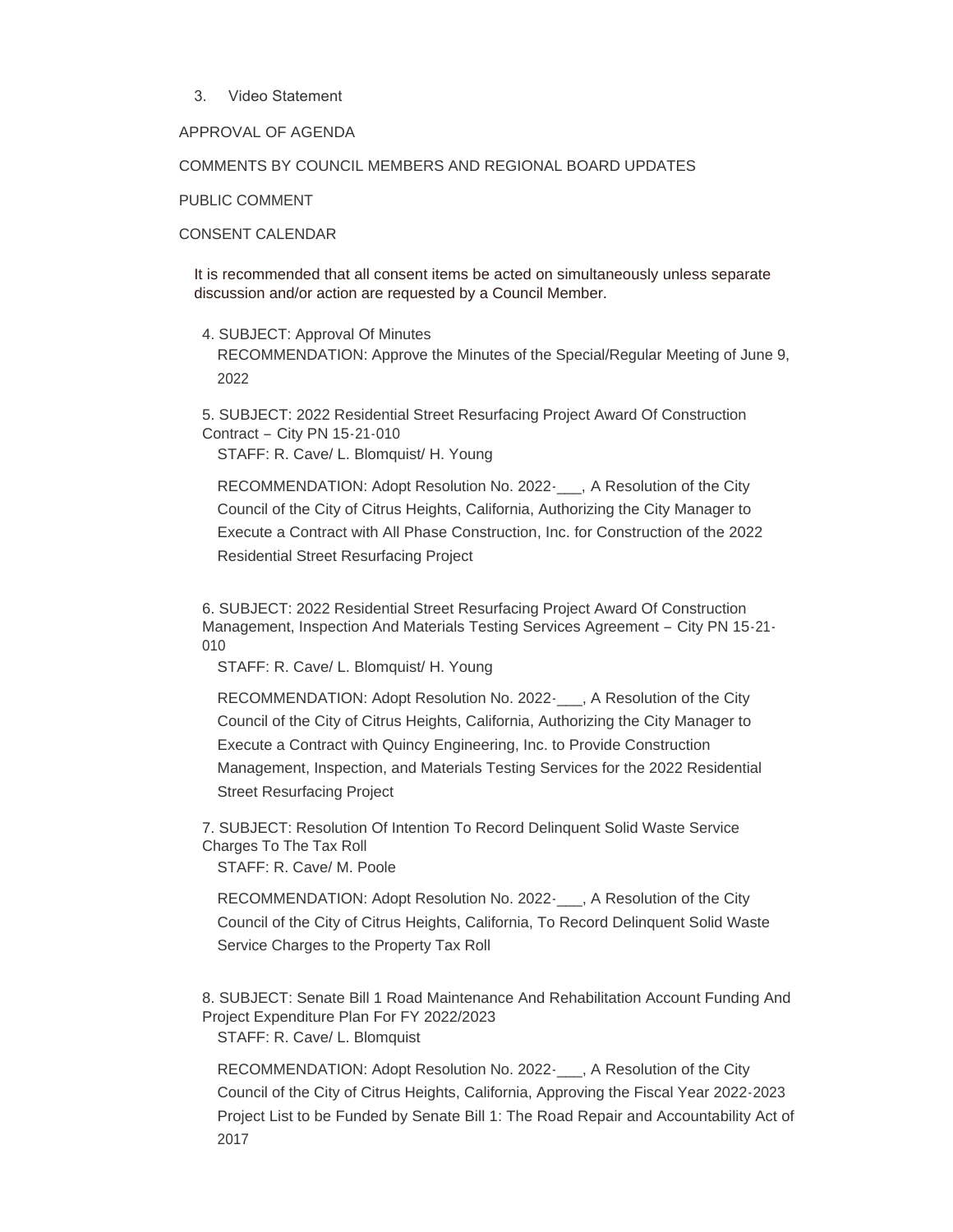#### 9. SUBJECT: City Impact Fee Update STAFF: B. Zenoni/ C. Kempenaar/ R. Cave

RECOMMENDATION: The following is recommended;

a. Adopt Resolution No. 2022-\_\_\_, A Resolution of the City Council of the City of Citrus Heights, California, Adopting an Affordable Housing Impact Fee Nexus Study and Updating the Affordable Housing Impact Fee

b. Adopt Resolution No. 2022-\_\_\_, A Resolution of the City Council of the City of Citrus Heights, California, Adopting the Multimodal Impact Fee Study, Renaming the Roadway and Transit Impact Fee to the Multimodal Impact Fee and Updating the Fee

c. Adopt Resolution No. 2022-\_\_\_, A Resolution of the City Council of the City of Citrus Heights, California, Adopting the Park Impact Fee Nexus Study and Updating the Park Impact Fee

d. Adopt Resolution No. 2022-\_\_\_, A Resolution of the City Council of the City of Citrus Heights, California, Adopting a Nexus Study for a Fire Capital Facilities Development Impact Fee

e. Move to Introduce for First Reading, Read by Title Only and Waive the Full Reading of Ordinance 2022-\_\_\_\_, an Ordinance of the City Council of the City of Citrus Heights Adding Article XXIX to Chapter 18 of the Municipal Code Related to Fire Capital Facilities Impact Fee

## REGULAR CALENDAR

10. SUBJECT: Consideration Of Economic Development Support Fund Grant Request By Royal Stage

STAFF: M. Huber

RECOMMENDATION: Adopt Resolution No. 2022-\_\_\_, A Resolution of the City Council of the City of Citrus Heights, California, Approving a \$25,000 Economic Development Grant to Royal Stage from the Economic Development Support Fund – Part I

# 11. SUBJECT: Allocation Of Fiscal Year 22/23 Community Support Funding STAFF: M. Huber

RECOMMENDATION: Adopt Resolution No. 2022-\_\_\_, A Resolution of the City Council of the City of Citrus Heights, California, Approving Community Support Funding Award Allocations for Fiscal Year 2022-2023

12. SUBJECT: Fiscal Years 2021-22 And 2022-23 Mid-Cycle Budget Review, Financial Forecast Update And Appropriations Limit For Fiscal Year 2022-23 STAFF: B. Zenoni/ T. Nossardi/ R. Prasad

RECOMMENDATION: The following is recommended;

a. Adopt Resolution No. 2022-\_\_\_, A Resolution of the City Council of the City of